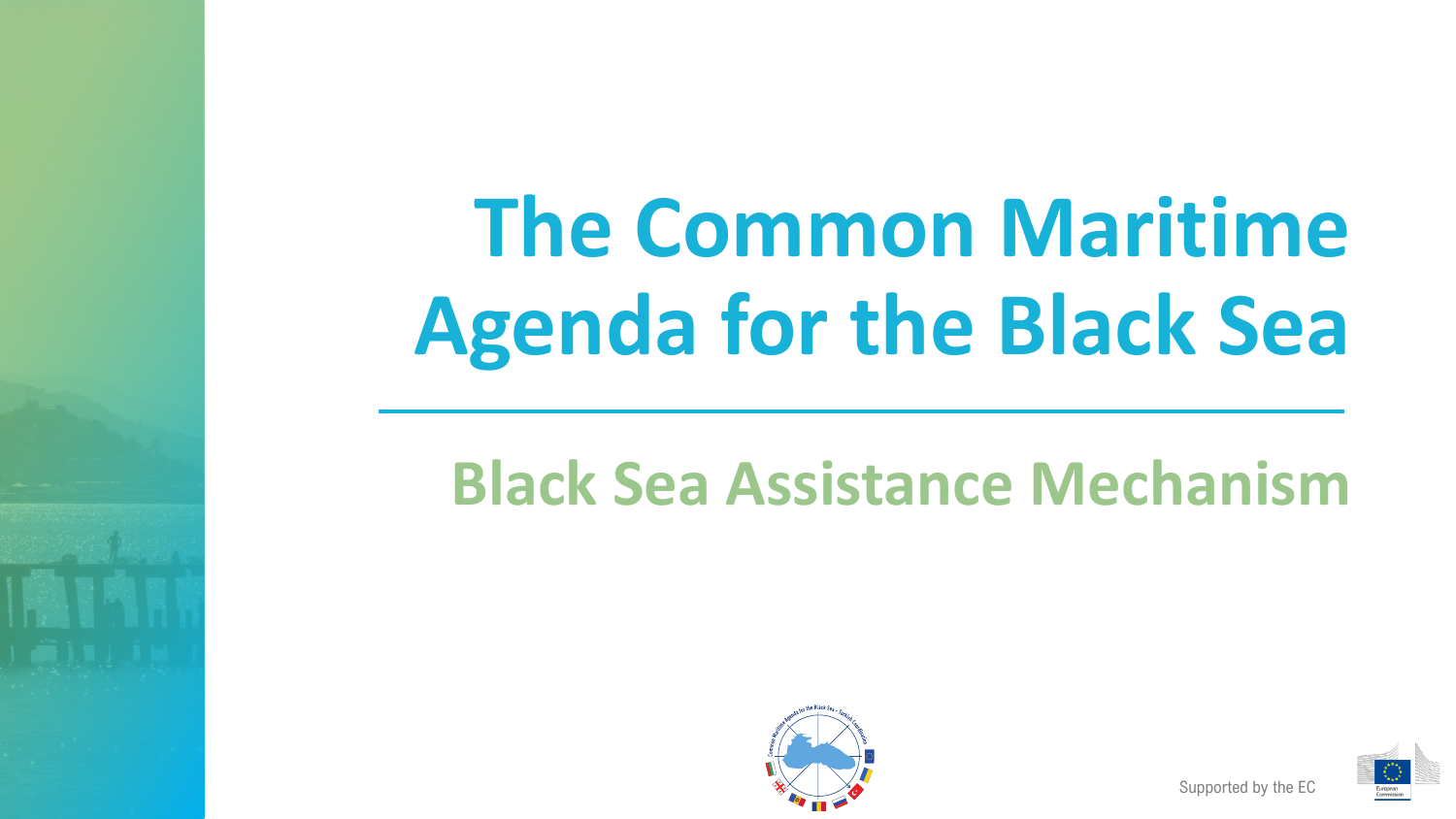## **A PROCESS UNDER THE UMBRELLA OF THE BLACK SEA SYNERGY AND BLUE ECONOMY MILESTONES**



Endorsement of a first Ministerial Declaration in Burgas in May 2018, 'Towards a Common Maritime Agenda for the Black Sea'

Endorsement of the Common Maritime Agenda for the Black Sea (CMA) in May 2019

Endorsement of the Black Sea Strategic Research and Innovation Agenda (SRIA) as the pillar for research and innovation of the CMA in May 2019



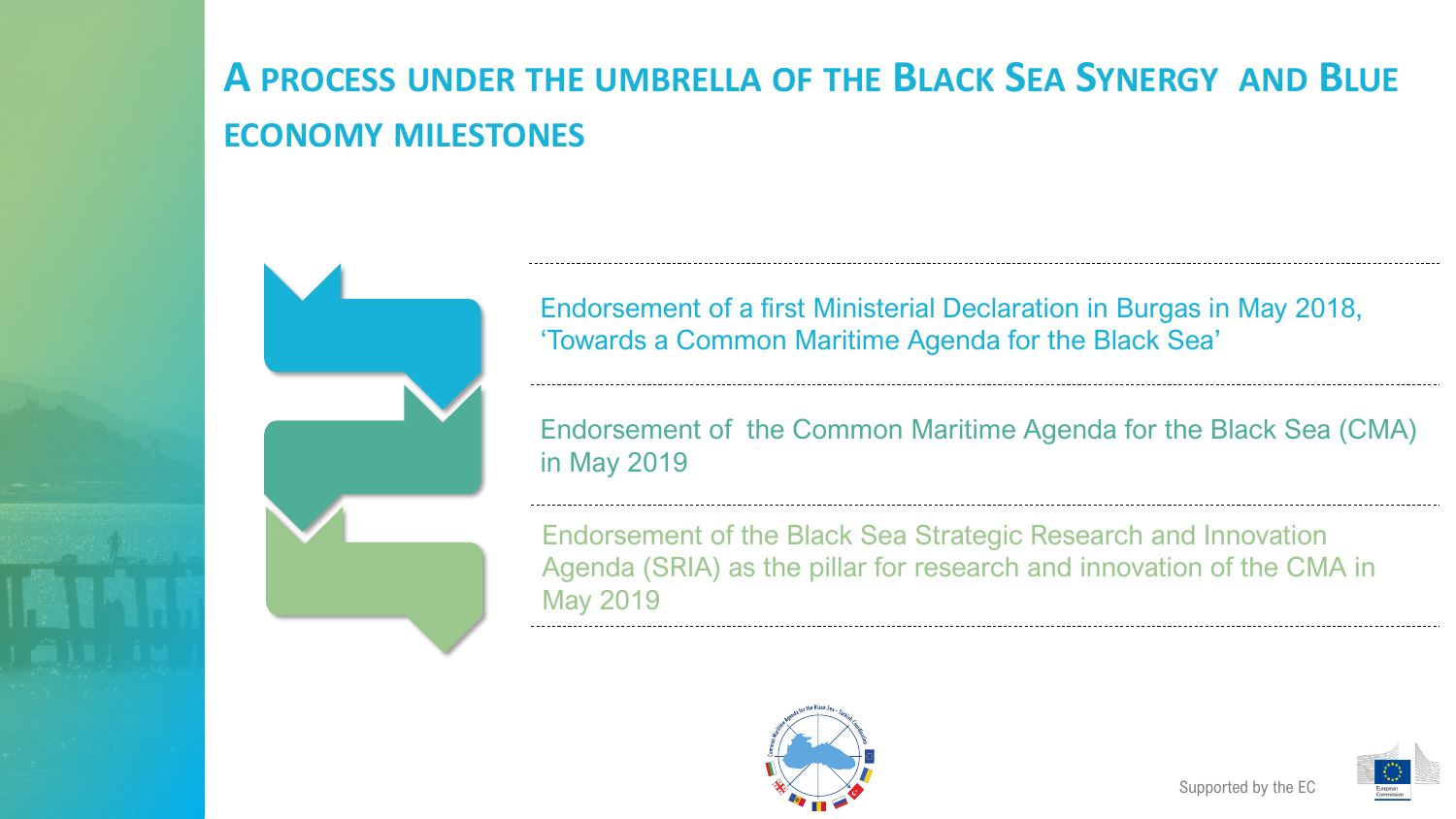## **THE COMMON MARITIME AGENDA**

Three goals for a sustainable and resilient blue economy:

Competitive, innovative and sustainable blue economy for the Black Sea

Investments in the Black Sea blue economy.

Healthy marine and coastal

ecosystems

The CMA: a strategic reference framework in the Black Sea to support **green**, **smart** and **resilient transformation** of blue economy sectors





**2**

**3**

**1**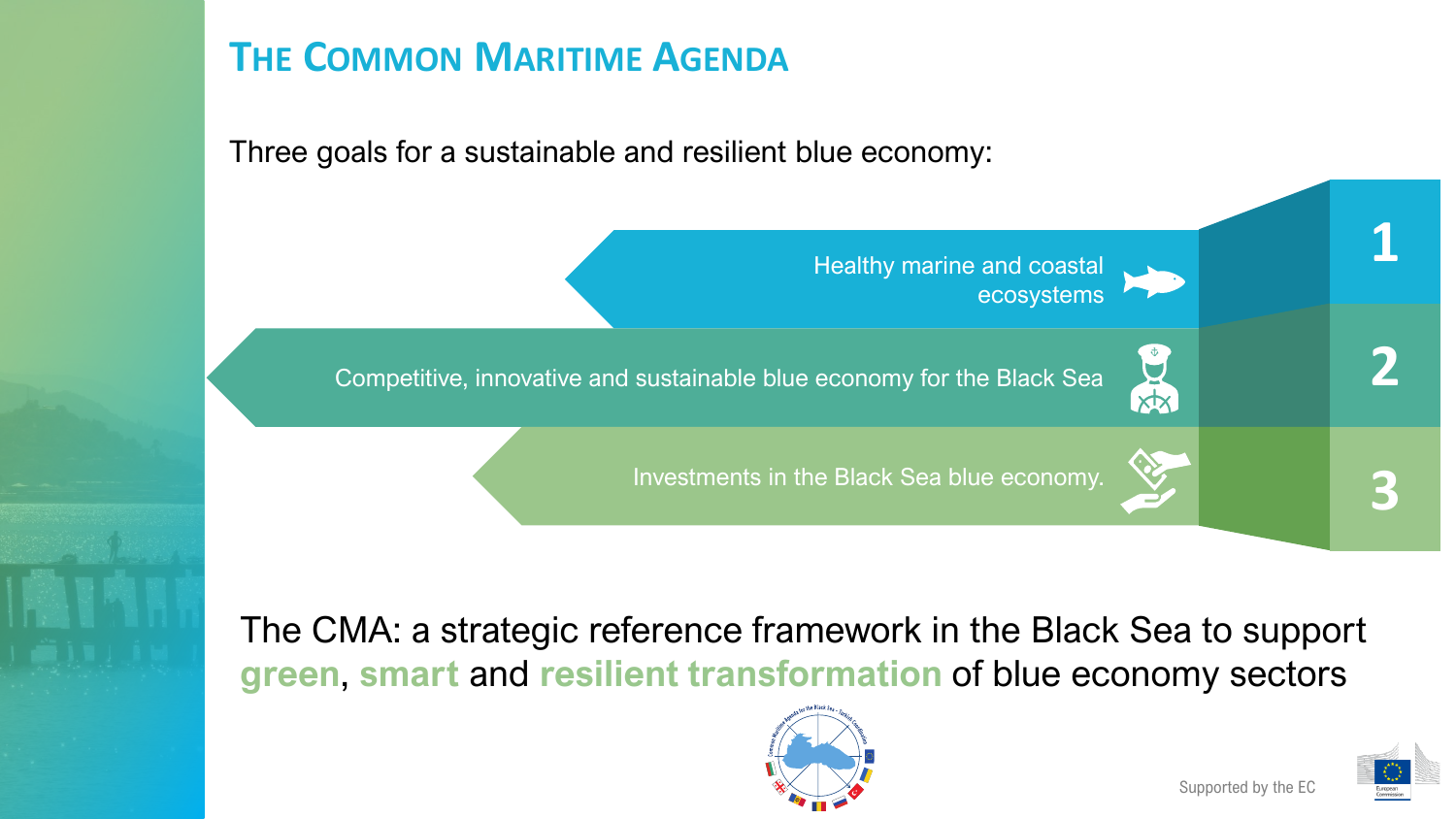## **THE BLACK SEA ASSISTANCE MECHANISM (BSAM)**

#### **Its global objectives**



Support the implementation and follow up of the CMA for the Black Sea **at regional and national level**



**BE Project development/monitoring** in line with the 3 CMA goals



**Black Sea BE stakeholders engagement and awareness** in the continuation

of the Black Sea Blue Growth Facility



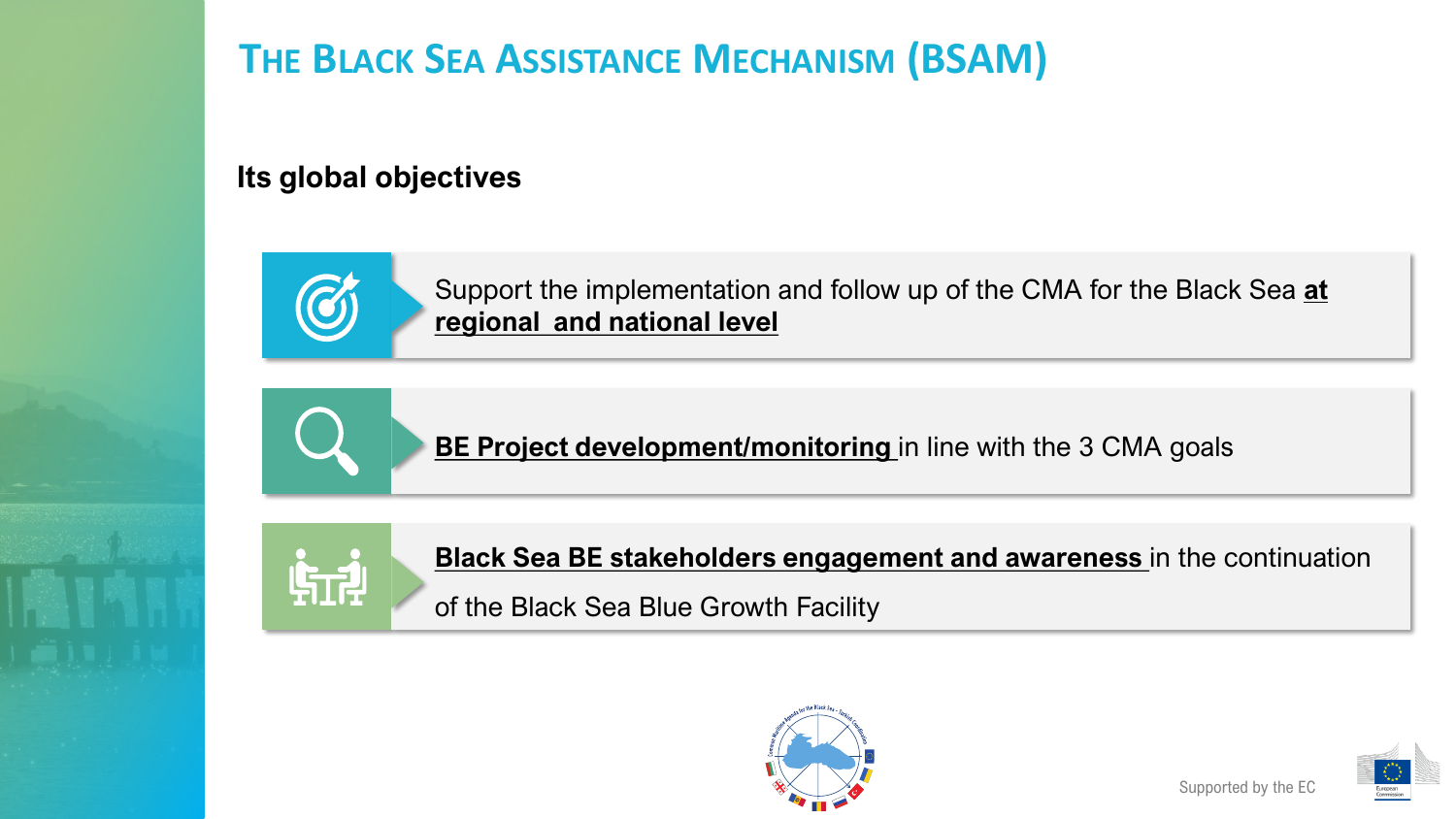### **SPECIFIC OBJECTIVES FOR THE BSAM**

#### **Expertise provision**

- CMA Steering Group and its **Coordinator**
- Key public officials and private sector stakeholders in the beneficiary countries to adhere to the principles of the blue economy and the CMA priorities.

#### **Project development**

- Improve the knowledge and assure project development support for a sustainable blue economy
- Improve the capacity of the Black Sea Blue Economy stakeholders to make the best use of funding opportunities for cooperation in project in the Black Sea

#### **Support the monitoring of the CMA implementation**

#### **Communication**

- Organisation of national and regional events related to the CMA – both in terms of logistics and expertise.
- Set up an efficient communication, to create a Black Sea Blue economy community



**2**

**4**

**1**

**3**



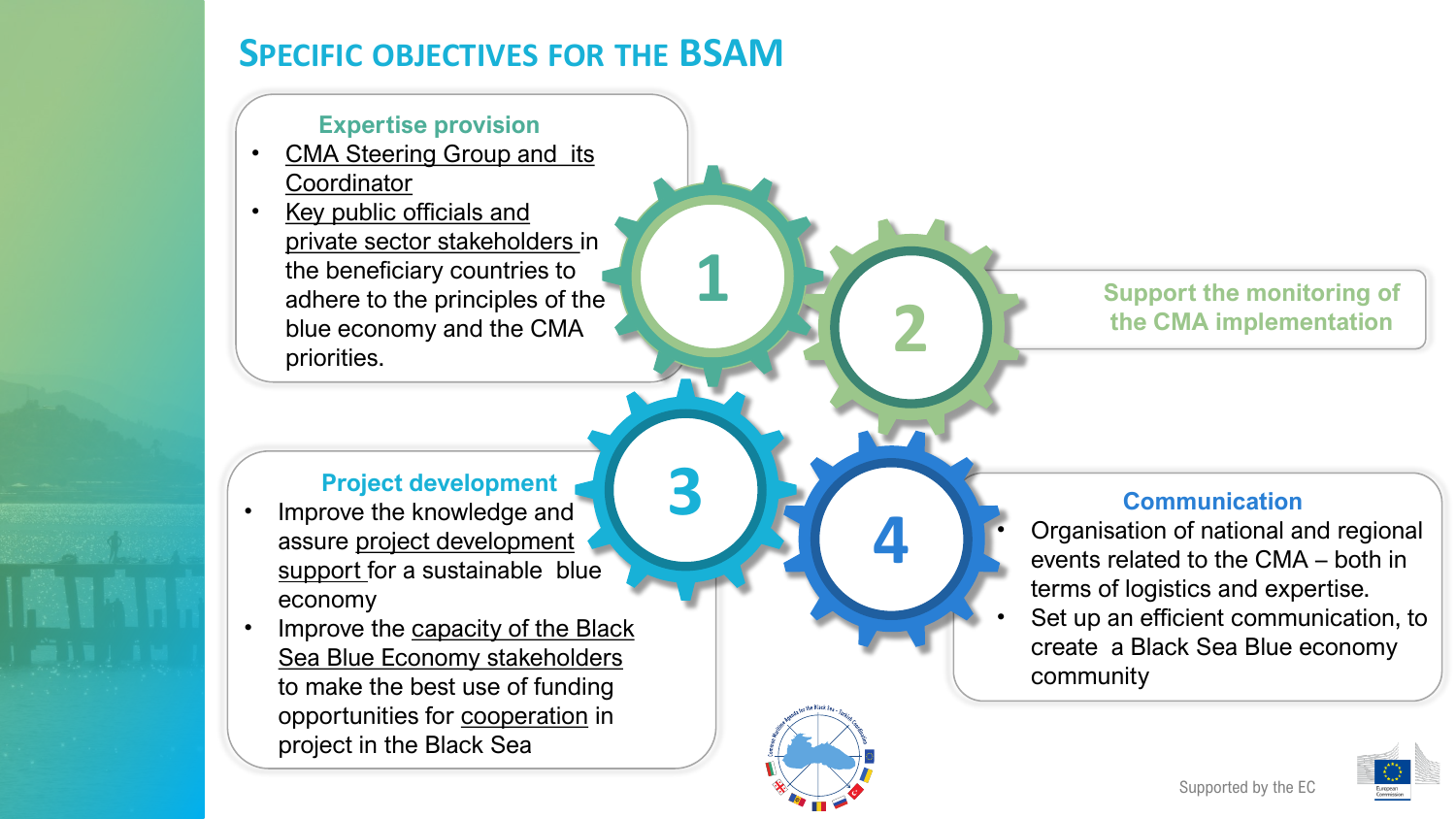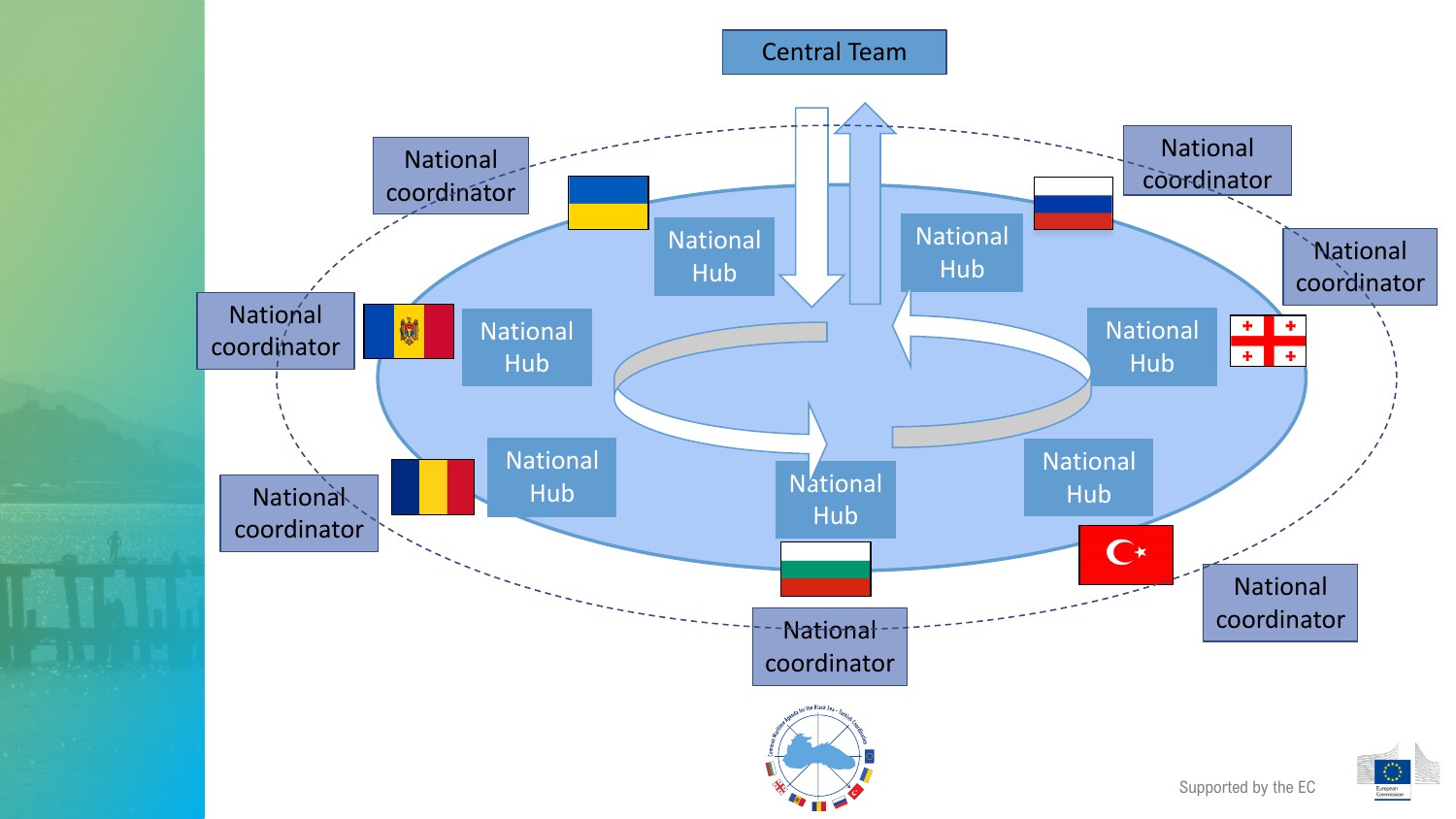## Ukrainian National Hub





Dmytro CHEBERKUS Sophia ZHEREBCHUCK



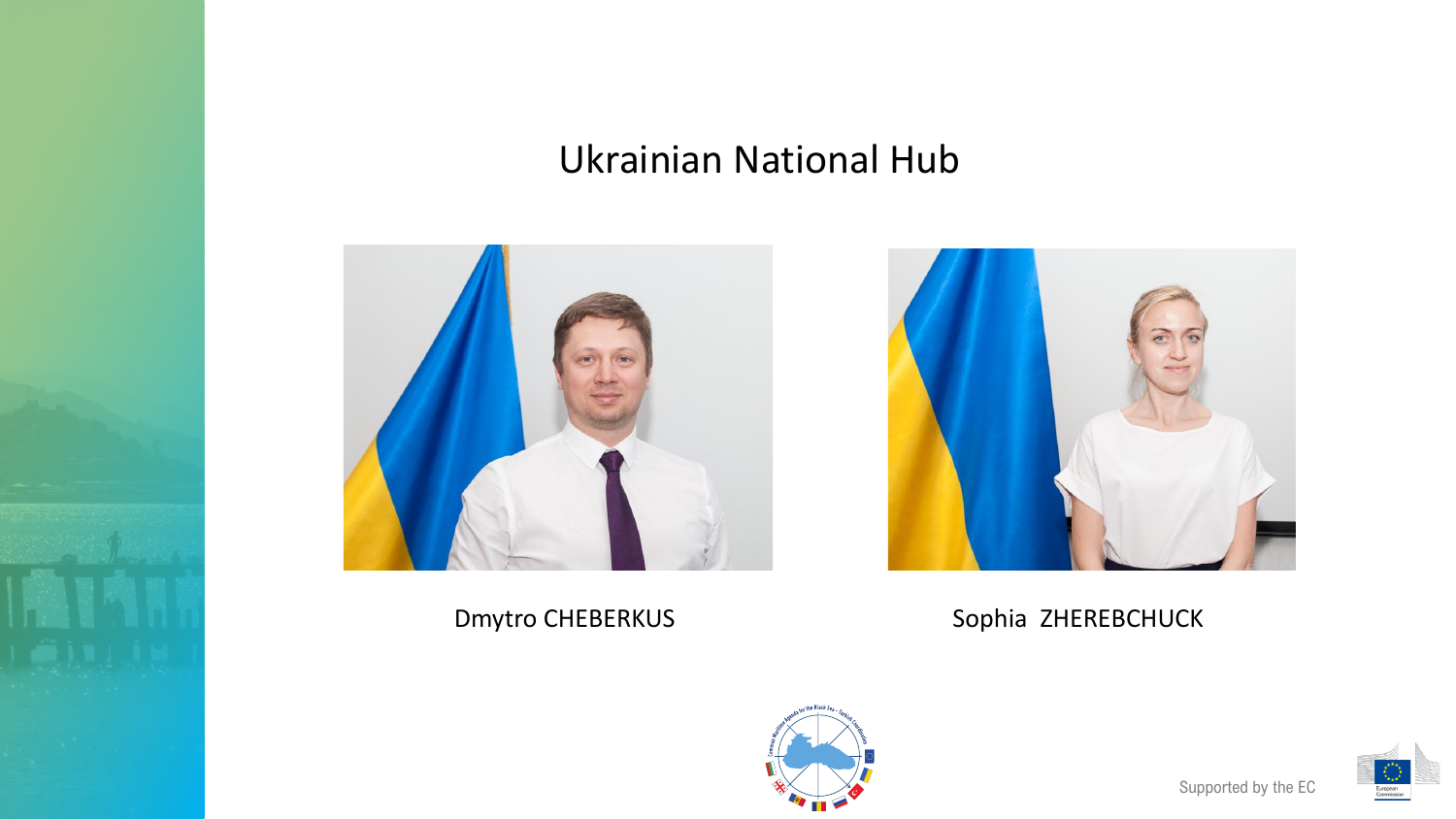### **NH SUPPORT**

BSAM support at national level for the National Coordination and the national stakeholders for the national contribution to the CMA implementation:

- **Awareness :**
	- National **stakeholders** engagement with **national events organisation**
	- **Promotion of the CMA** but also potential **funding** opportunities
- **Engagement :**
	- Identification of **project ideas** to support the **CMA implementation** at national level
	- Identification, engagement and liaison with national potential partners in particular for **cooperation project in the Black Sea supporting the CMA**